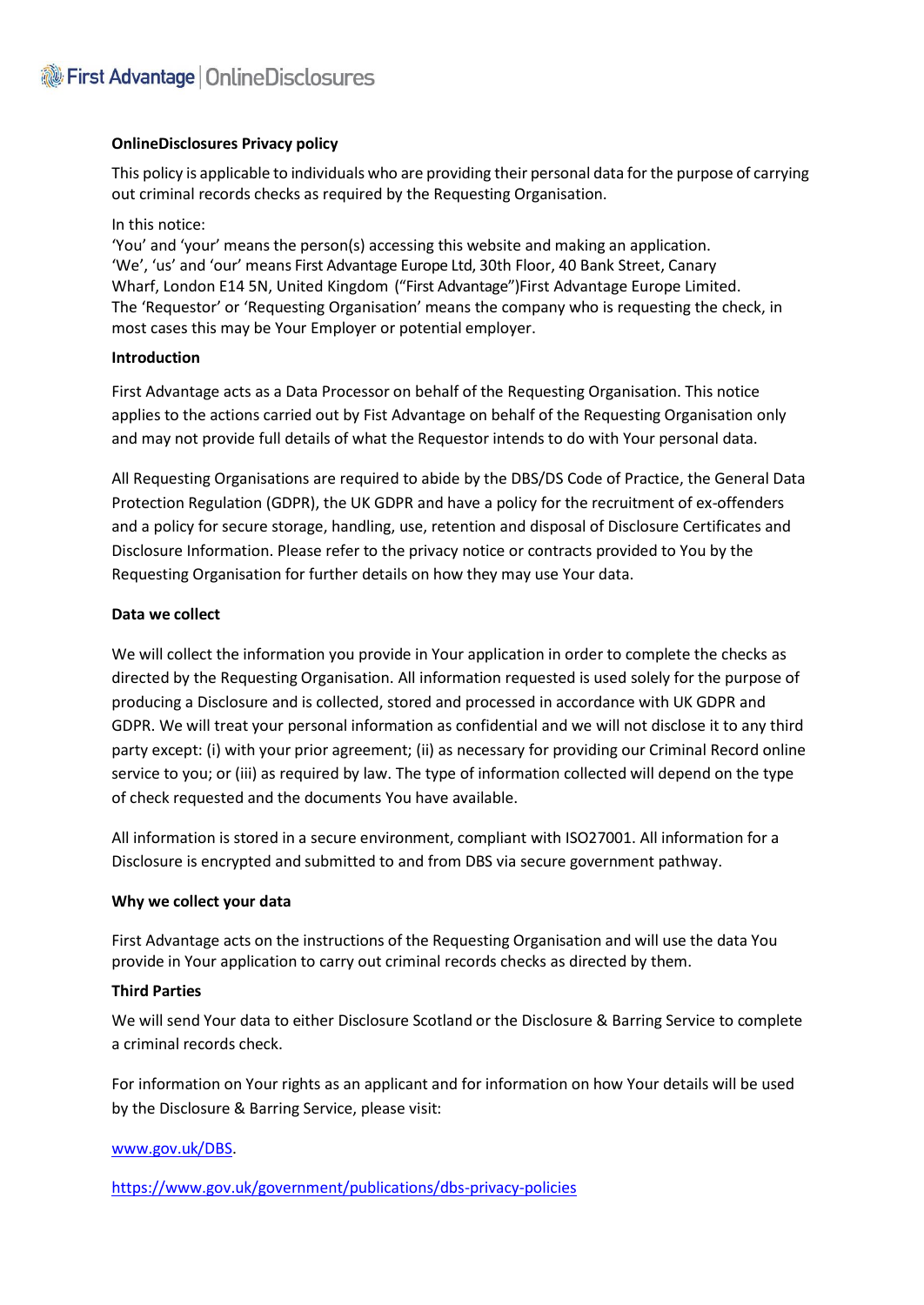# First Advantage | OnlineDisclosures

You will be asked to provide identity documentation in order to validate Your identity. If you are unable to provide the Route 1 documentation, as prescribed by the Disclosure and Barring Service (also known as DBS), We will validate Your identity by checking the personal data which You supply against the details held about You on other databases which we have access to, such as those held by credit reference agencies (CRAs) e.g., Equifax. The Identity Verifier will notify You again before this happens.

Checking your details with Equifax is purely for the purpose of an identity check. This is known as a soft search and it is not a credit check. You can have unlimited soft searches on your credit report without it having any impact on your credit report or score. You can see these on your credit report for a period of 12 months.

Each CRA has produced its own version of a notice that describes how the three main credit reference agencies, Equifax, Experian and TransUnion (formerly Callcredit), (also called "credit reference agencies" or "CRAs" in the notice), each use and share personal data. This personal data, also called 'bureau data', they receive, about you and/or your business, is part of, or derived from, or used, in credit activity.

The Equifax notice can be found at the following address[: https://www.equifax.co.uk/crain.html](https://www.equifax.co.uk/crain.html)

## **Data we receive**

# **Criminal Records Checks**

If Your application will include a criminal records check from Disclosure & Barring Service, please ensure You read the information on Your rights as an applicant of the Disclosure & Barring Service. This information is available at:

# <https://www.gov.uk/government/publications/dbs-privacy-policies>

Disclosure & Barring Service will provide First Advantage with a result indicator. This will show as "Clear" or "See Paper Certificate". We will also provide this information to the Requesting Organisation. Before You submit Your application, We will ask You to confirm that You are happy for Us to receive this information from the Disclosure & Barring Service.

For Basic checks - Where you have requested to receive the certificate, a paper certificate will be produced and sent via post to the address you provide in the application. Neither the Requesting Organisation, nor First Advantage will be able to see any of the conviction data, unless You decide to share this information with them by requesting the paper certificate is directed to them, or providing them with a copy of the paper certificate. Otherwise, they will see only the indicator result which will be displayed online.

For Standard and Enhanced checks - A paper certificate will be produced and sent via post to the address you provide in the application. Neither the Requesting Organisation, nor First Advantage will be able to see any of the conviction data, unless You decide to share this information with them by requesting the paper certificate is directed to them, or providing them with a copy of the paper certificate. Otherwise, they will see only the indicator result which will be displayed online.